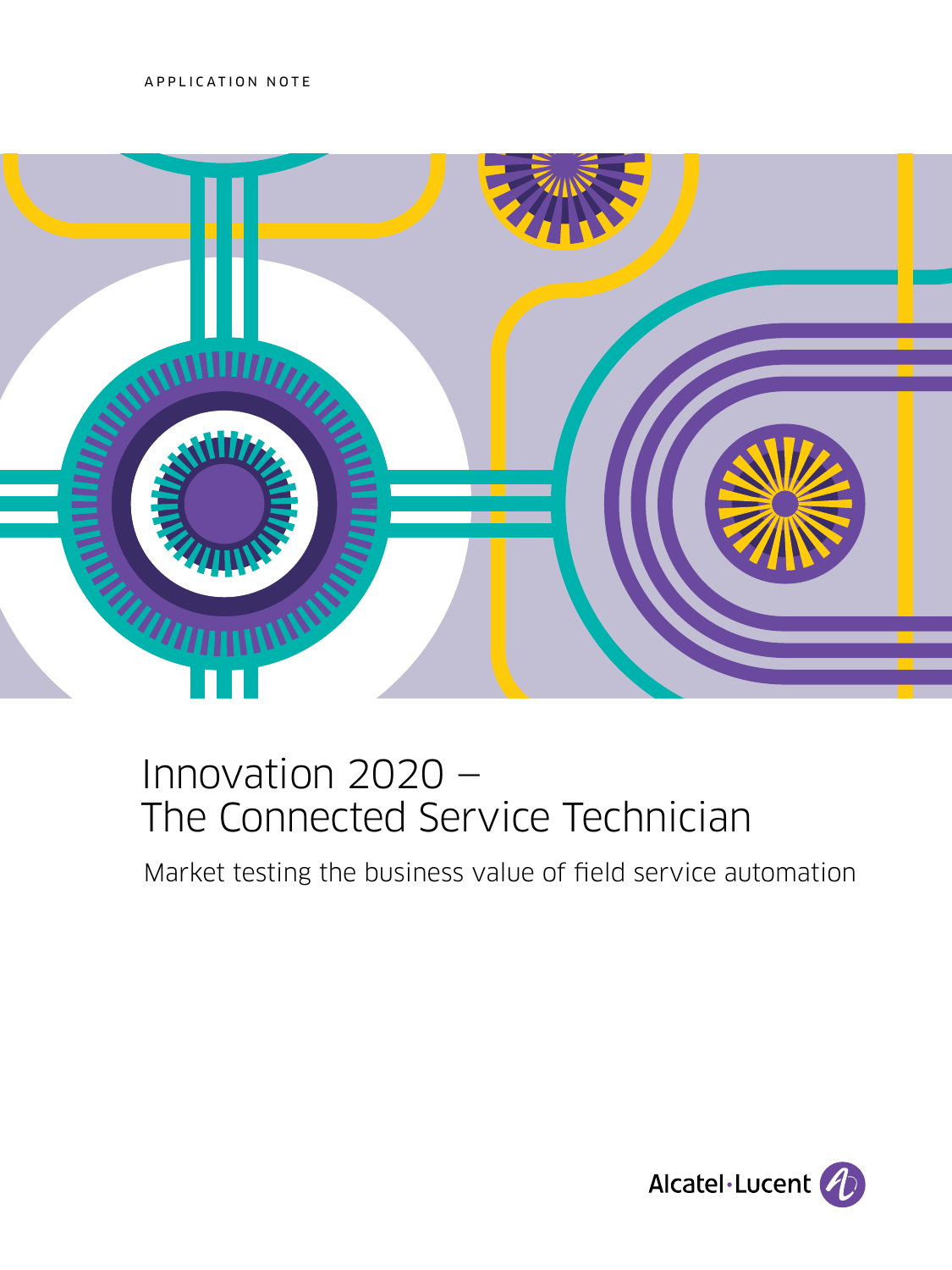# <span id="page-1-0"></span>Executive summary

Today's widespread use of field service technicians and vehicles — coupled with the speed of technological innovation — calls for a transformational technology solution that changes the face of field services and the supply chain. Many types of enterprises depend on a field service force to set up, install, enable and maintain their products, services and applications. Almost any type of product or service that requires a reasonably complex setup and installation process on the customer's premises will utilize a field service technician to perform the associated tasks. The most recent data (2014)<sup>\*</sup> from the US Bureau of Labor Statistics show that in the United States alone, there are about 5.2 million individuals employed in the "installation, maintenance, repair" occupational code. In countries such as Australia and New Zealand where national broadband deployments are occurring, the need for field service support is critical to successfully rolling service out to end users.

To complete their work efficiently, technicians usually require a service vehicle, an inventory of parts, mechanical tools, measuring and testing devices, a laptop and a mobile device. However, such enablers do not necessarily result in an efficient workday. Work orders are generally provided in paper form, and ensuring that the right inventory and tools are in the vehicle is often a manual process involving a degree of guesswork. Further inefficiencies are likely because dispatchers are usually unaware of work order status, inventory usage, tool status, and so on until a technician returns to the depot with reports and paperwork for the day or week. Additionally, many equipment activation processes may require interaction with a central operations center and/or demand that a technician contact a call center and enter a queue to have someone activate a product or service to test it. The streamlined automation made possible by today's technology is clearly absent.

The end customer's experience is central to everything that is required to perform a successful setup and installation and then ensure that the product or service is functioning correctly. The more efficient the process and the more visibility to status and information provided to all players in the process flow, the better will be the customer experience. Beyond customer satisfaction, these efficiencies and visibility to real-time information can save time, reduce errors, and therefore lead to real, bottom-line cost savings.

To address problems such as work order inefficiencies, technician delays, error-prone manual processes and marginally satisfied customers, members of the ng Connect Program — led by Alcatel-Lucent and its Motive and Velocix divisions along with Apptricity® Corporation and Trimble's ThingMagic® division — designed a solution concept in conjunction with VisionStream, Vidyo and Netcomm Wireless to support the Connected Service Technician (CST) vision conceived by [Chorus](https://www.chorus.co.nz/), a wholesale network provider in New Zealand. CST is enabled by these ng Connect member companies' technologies, which are integrated and provided via a connected service vehicle (CSV).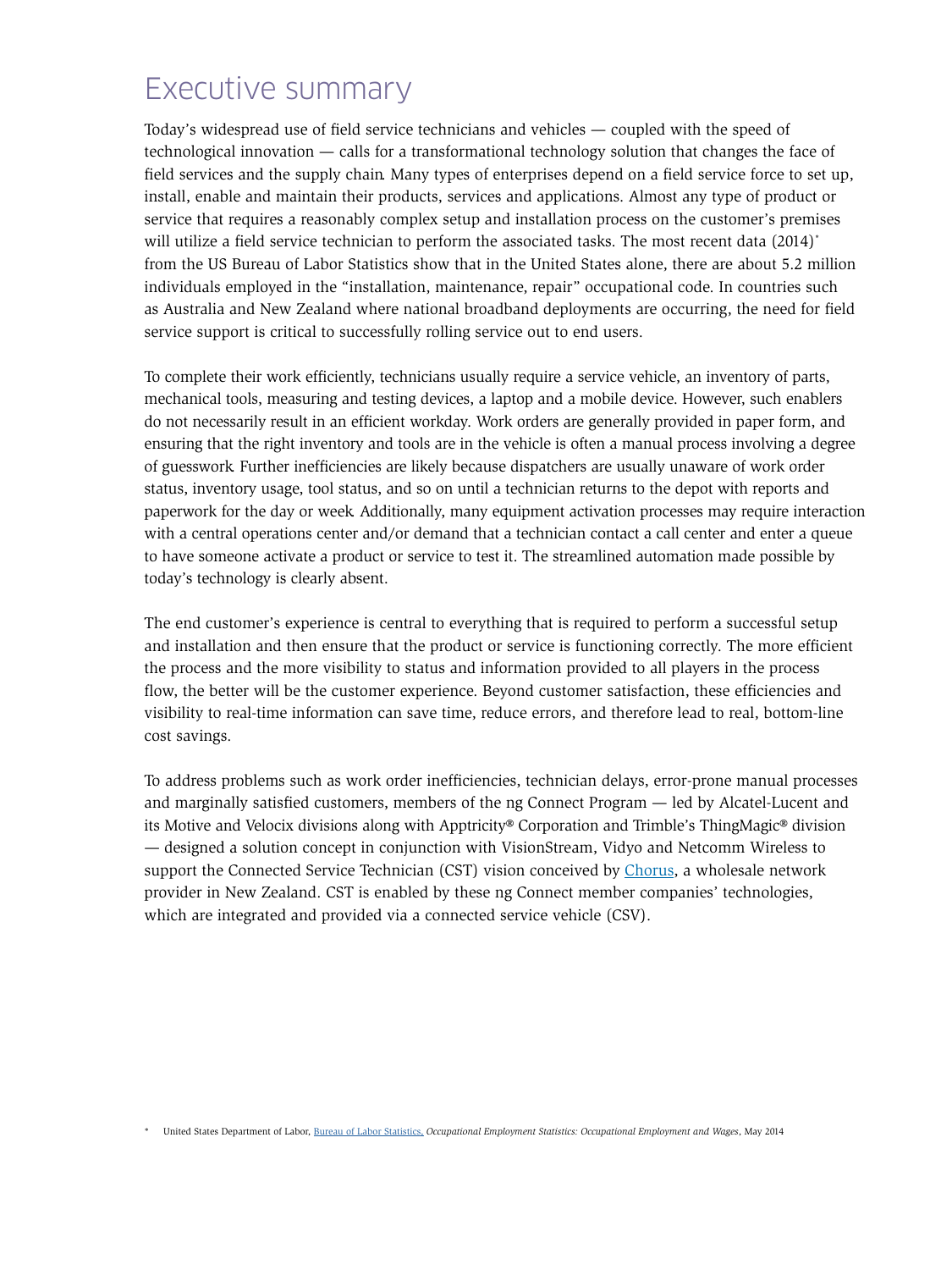# Table of contents

[Executive summary / ii](#page-1-0)

Introduction  $/1$ 

The challenge  $/1$ 

[High-level solution / 1](#page-3-0)

[Solution details of CST-CSV / 3](#page-5-0)

[High-level business benefits / 7](#page-9-0)

[Trial results / 10](#page-12-0) [Trial results - further detail / 10](#page-12-0)

[Conclusion / 13](#page-15-0)

[Acronyms / 14](#page-16-0)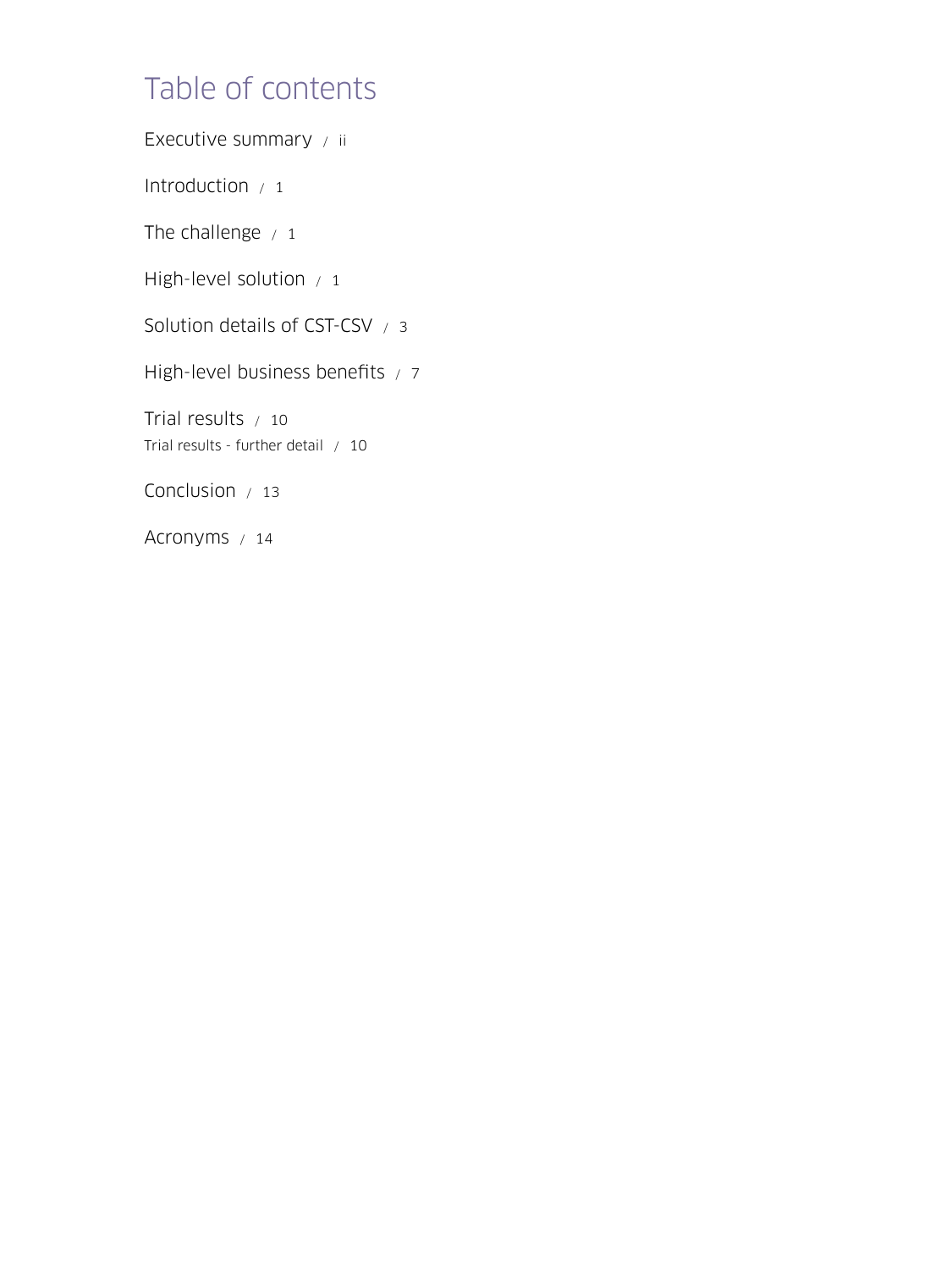# <span id="page-3-0"></span>Introduction

Using five CSVs, Chorus leveraged the solution concept for a New Zealand market trial of an integrated platform intended to accelerate the installation of gigabit broadband nation-wide by increasing efficiencies and reducing costs. The CSVs minimized long trips to the warehouse, allowed for in-transit asset transfers and simplified work order processing. The two-month trial produced significant results, including time and cost savings in the areas of inventory management, installation, service provisioning, customer notification, tool and inventory tracking and electronically automated forms. These results can apply to any field service operation, not just that of a network provider. This solution concept is an excellent choice for organizations seeking dramatic improvements in their field service operations.

# The challenge

Both the supply chain and the value chain fall apart in the field. The value chains for field technical service support functions can often be complex and involve a number of enterprises all focused on optimizing their piece of the chain and delivering a positive experience to the end customer of the product or service. There may be multiple companies in a particular position in the value chain providing similar services based on such things as location, demand peaks, supply chain strategies, and so on. Lack of IT system integration, automation, and therefore visibility across the chain may drive systemic inefficiencies by forcing paper, spreadsheets, phone calls and various non-standard tools and applications to be used to manage the process. Inability to centrally track and manage equipment and hardware prevents process efficiencies from being realized.

Further complicating the complexities and inefficiencies, warehouse managers and installation technicians must find and utilize third-party tools to help them with their part of the overall process. Tools and hardware may not be "connected," so processes develop in an undocumented and sometimes individual manner. This leads to information delays, errors, inability to track and manage inventory and devices, and an overall sub-optimal system.

# High-level solution

The problem described above can be solved by developing an integrated platform (see Figure 1) that includes management of devices, workflow and inventory; enhanced communications; support for material delivery and management; and real-time visibility to system status by the key players within the value delivery chain. Such a solution could save time, reduce errors, minimize cost, increase collaboration, and provide better documentation while simultaneously improving the experience of the most important player in the chain — the end customer. Improving customer experiences along the entire value chain and providing a positive return on investment (ROI) in the process makes such a solution an obvious choice to create and implement.



## Figure 1. Integrated technology platform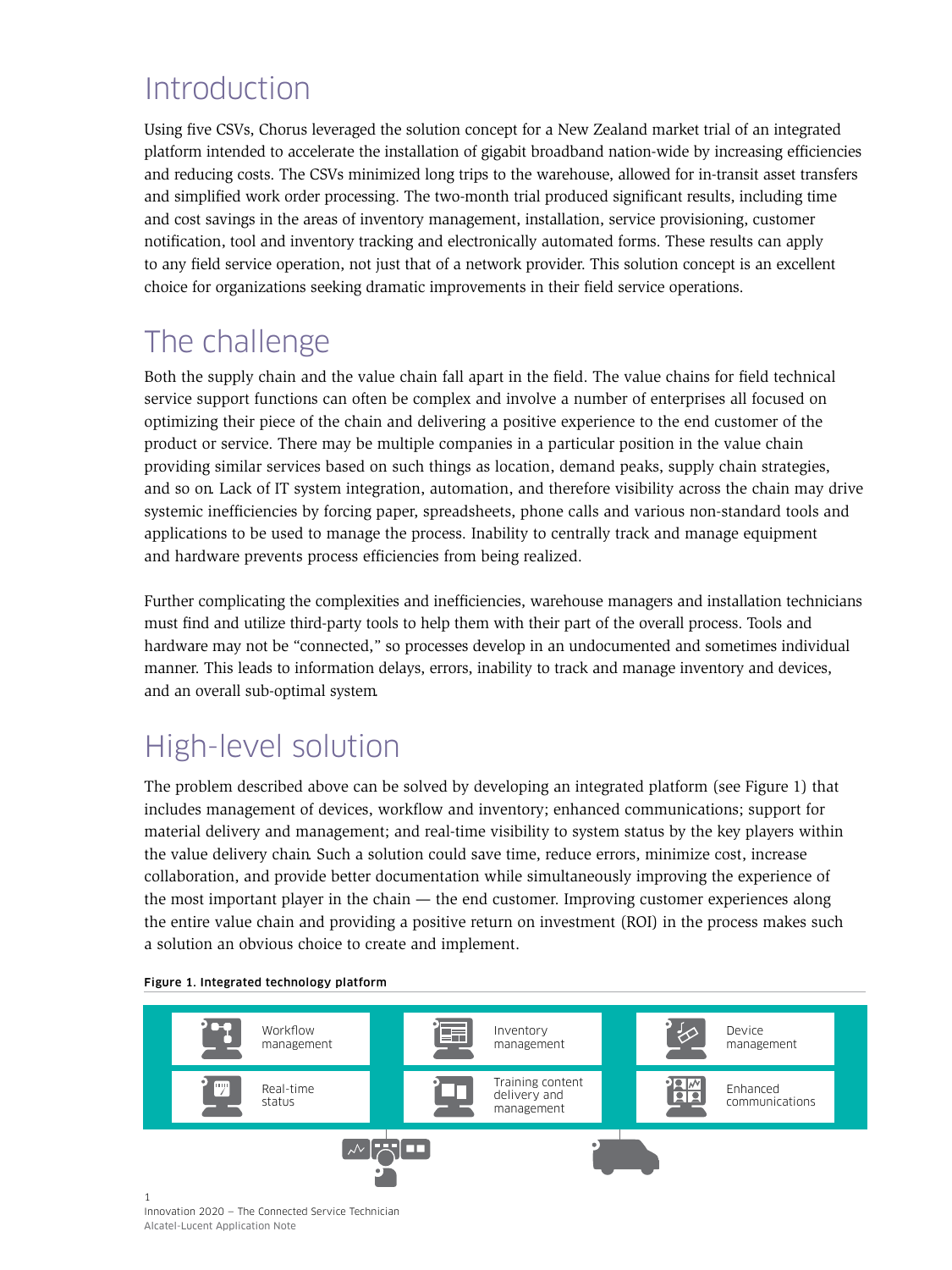The photos at the bottom of Figure 2 show the physical implementation of the integrated platform as used during the trial.

The screenshots in Figure 2 on the top show the main screen on the technician's tablet and the four applications that were part of the trial.



#### Figure 2. Technician's tablet screen shots and the platform physical implementation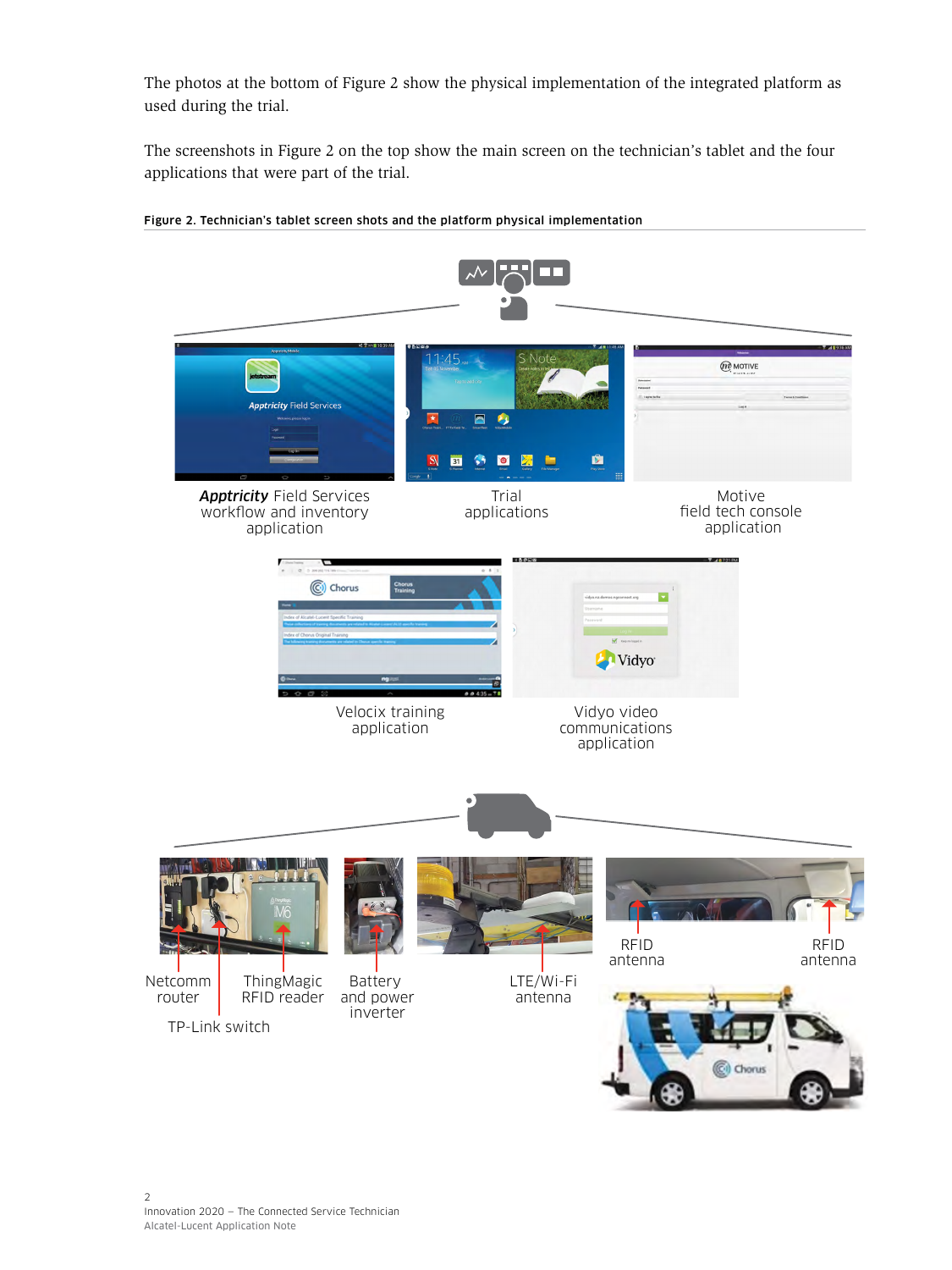# <span id="page-5-0"></span>Solution details of CST-CSV

The Connected Service Technician (CST) solution is delivered through a combination of hardware and software solutions from multiple companies within the Alcatel-Lucent-founded ng Connect program. CST is enabled by the Connected Service Vehicle (CSV), which is an after-market LTE-connected commercial vehicle that leverages the cloud for service applications. Using the capabilities of the CSV, a service technician also becomes connected. With the right tools and applications interconnected through the CSV, the field tasks can be performed more efficiently. Visibility to data in real time makes the process of managing the field service jobs more effective. This concept is targeted at enterprises that operate a field service workforce that provides installation, maintenance and service to products, services and applications on the customer's premises. Parts of the overall platform could be used by other types of vehicle fleets, and therefore can capture a larger market opportunity.

Figure 3 shows the high level architecture used for the trial to enable the functionality that generates the platform's benefits.



#### Figure 3. Market trial architecture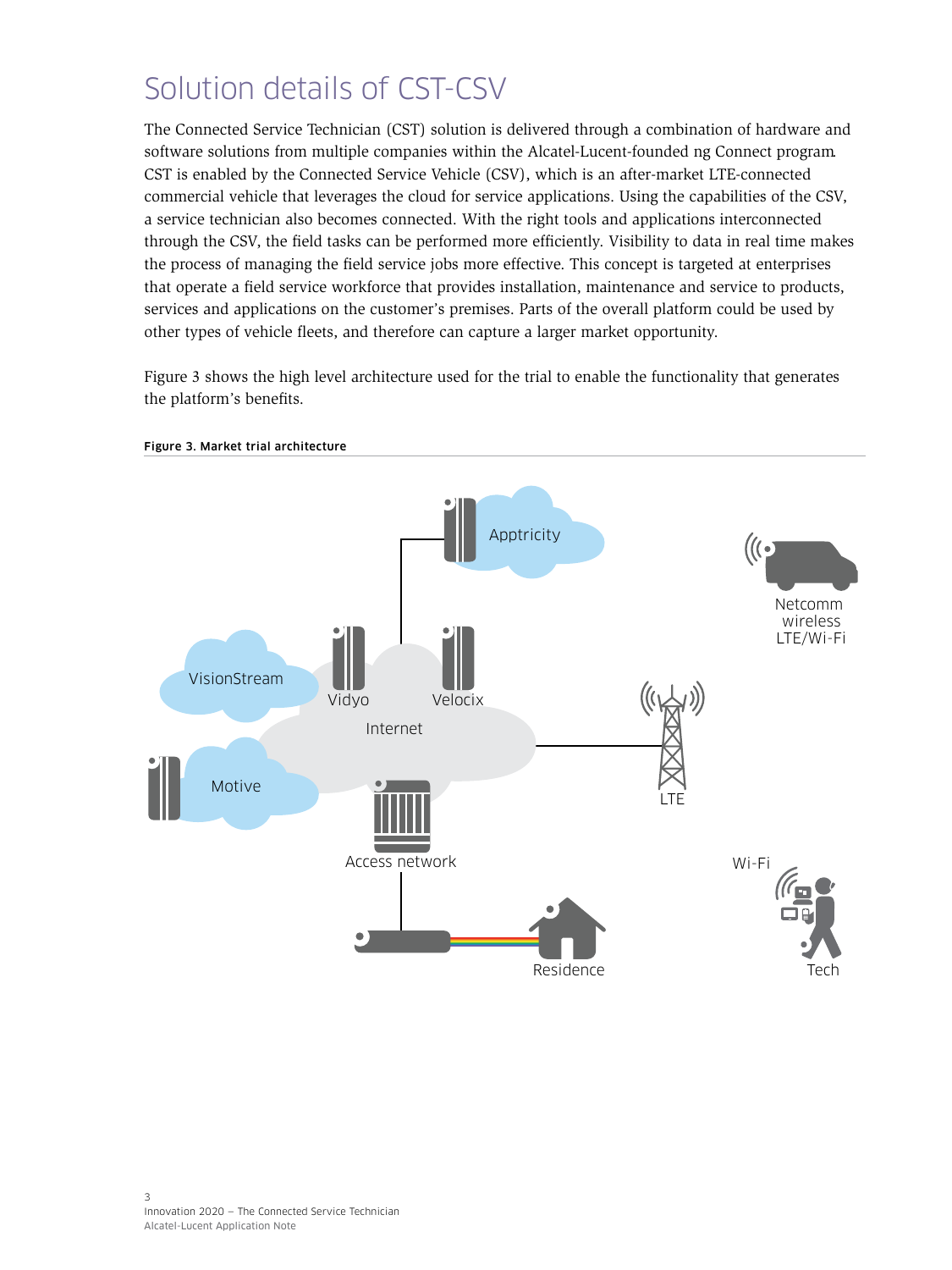The benefits are enabled using the following ng Connect Member products, services, and applications:

## **Motive Field Tech Console (FTC)**

During the process of installing a new broadband connection, a series of install-provision-test cycles are required as each element is deployed. Without the FTC, these require discrete testing devices to be attached to each element as its deployed. This means power down, attach measuring device, then power up of network elements. In some cases the test requires the technician to call in to a central technical center to run performance tests or troubleshoot problems. The FTC greatly reduces the time needed to perform these steps. Using the Motive Network Analyzer - Fiber within FTC, the technician is able to provision, run tests and troubleshoot circuits with the tap of a button on the tablet. Within seconds, the test results are displayed. This avoids processes of physically connecting devices and performing tests, connecting laptops to load test programs onto the element, cycling equipment through start-up processes, and calling in to support centers. This capability enables major time savings during the installation process. The Motive FTC implementation detail is shown in Figure 4.



#### Figure 4. Motive Field Tech Console implementation

- 1) Installation/test procedures and veritifcation triggered from **Apptricity** Field services workflow
- **2** FTC uses network-specific support templates
- 3 Gathering data from network diagnostic and analytic tools
- 4 Real-time information from the Chorus production network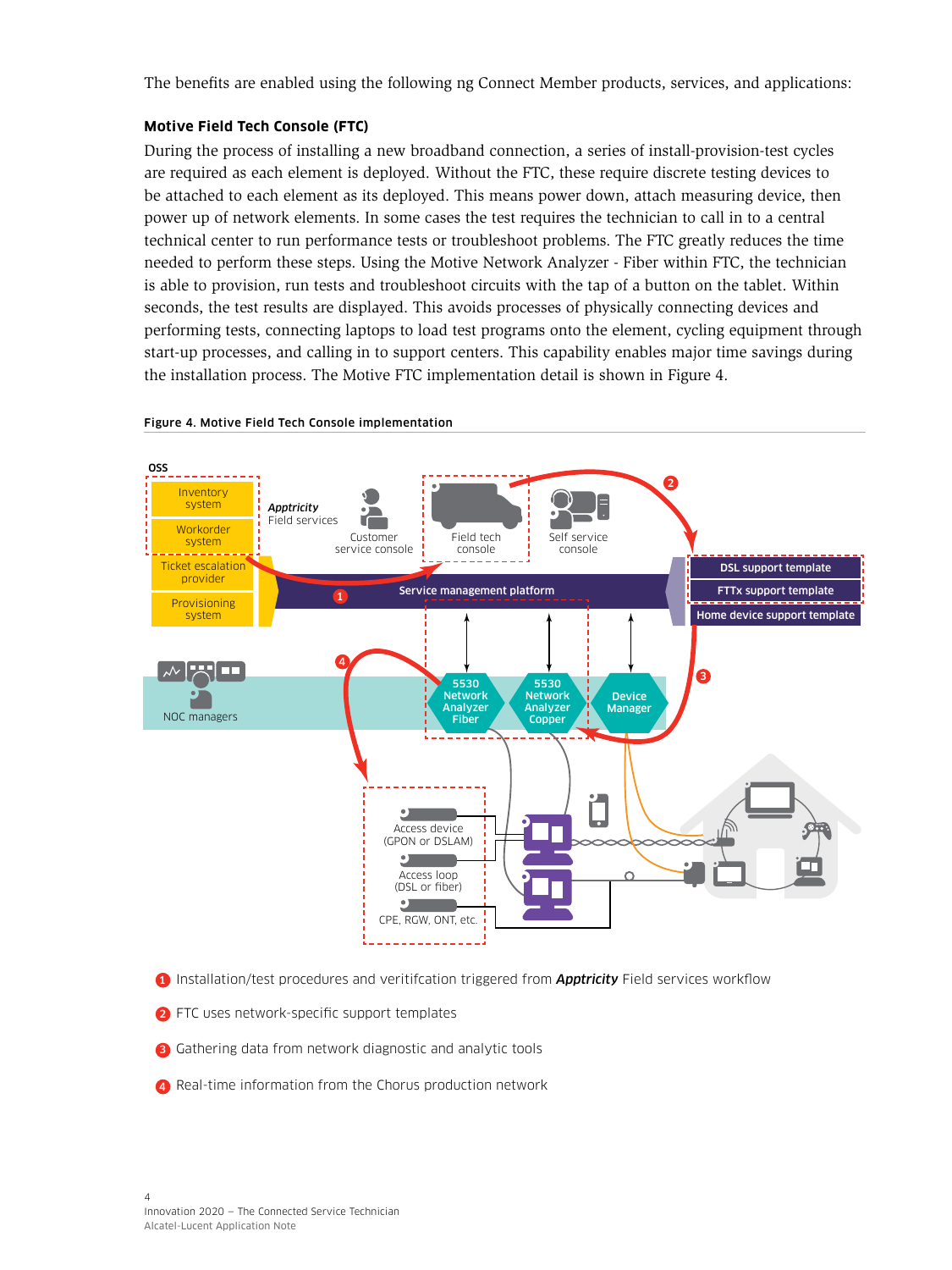### **Motive Unified Device Manager (UDM)**

The CSV is mobile and contains a number of devices that benefit from central control and interaction. First and foremost is the technician's tablet device. This is the device that the technician uses to enter workflow information, display e-forms, run tests, provision, collaborate via video, and view training content. Utilizing UDM, software application updates can easily be pushed to the device so all are running current software versions. UDM also allows locking and/or wiping of the device in case it is lost or stolen. Monitoring and troubleshooting can be performed remotely. Other on-board devices such as the LTE/Wi-Fi® router and the RFID reader can also be controlled centrally via UDM. This ability to remotely care for all of the connected onboard devices serves to avoid costly truck rolls and downtime for the technician.

The hierarchy of UDM for this trial is documented in Figure 5.



#### Figure 5. Motive Unified Device Manager hierarchy

The overall Motive market trial solution is shown in Figure 6.



#### Figure 6. Motive market trial solution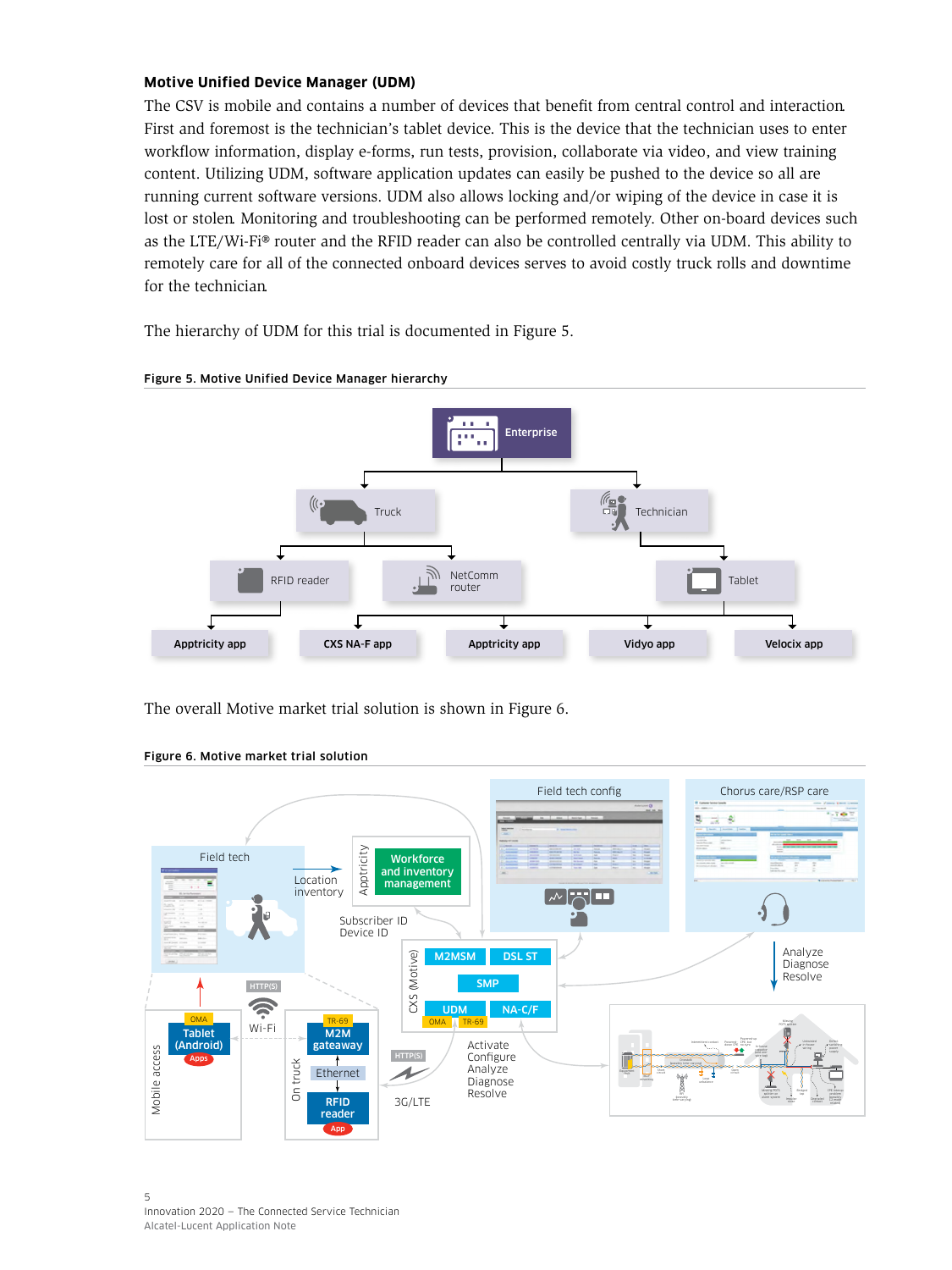## **Apptricity Field Services**

Well suited for route-based or mobile service businesses, *Apptricity* Field Services makes service vehicles intelligent by bringing enterprise solutions to the field. The system integrates and streamlines asset, inventory and work order management for start-to-finish tracking and control across the value chain. *Apptricity* Field Services significantly reduces excessive service calls, optimizes driving routes and ensures that "lost" tools and equipment are no longer an issue. Tools on a service vehicle become tagged inventory items, which makes it easy to quickly determine whether or not a specific tool is in the vehicle when leaving a site.

The tracking involved in moving inventory from the warehouse to a service vehicle and associating that inventory with a customer order occur automatically with real-time visibility. No paper trail is required. Inventory tracking via spreadsheets and manual data entry is totally eliminated. The system reduces errors, shrinkage and waste.

*Apptricity* Field Services includes ThingMagic RFID technology to interrogate RFID tags. Consisting of vehicle-mounted antennae and readers, the ThingMagic hardware picks up RFID signals from tagged tools and equipment. Records of these assets go directly to the server over the network and appear in real time on technicians' tablets. If anything is removed from a CSV, it is instantaneously reflected on the technician's tablet.

Due to tight integration with RFID technology, organizations never lose track of inventory as it is stored, loaded on vehicles, used or delivered. If needed, technicians can share expensive, infrequently used tools because they can readily view other vehicles' tool inventory. Loss of tools, equipment, products and other assets on a vehicle is minimized or eliminated entirely. In addition, organizations can realize direct capital avoidance savings by purchasing fewer tools and preventing loss. Overall, the system's advanced capabilities make field operations measurably more effective, efficient and profitable.

The *Apptricity* Field Services trial architecture is outlined in Figure 7.



## Figure 7. *Apptricity* Field Services trial architecture

#### **Vidyo video conferencing**

Video conferencing enables collaboration from technician to technician, technician to supervisor, and any other type of instance where a face-to-face discussion simplifies, clarifies or eliminates a need for a truck roll. Many times technicians reach a point where they need to discuss how to proceed on a job with a more experienced technician or a supervisor. Sometimes site drawings may vary from the actual situation encountered by the technician. Without video conferencing, either a senior technician or supervisor would need to travel to a site or the technician would need to rely verbally on a sketched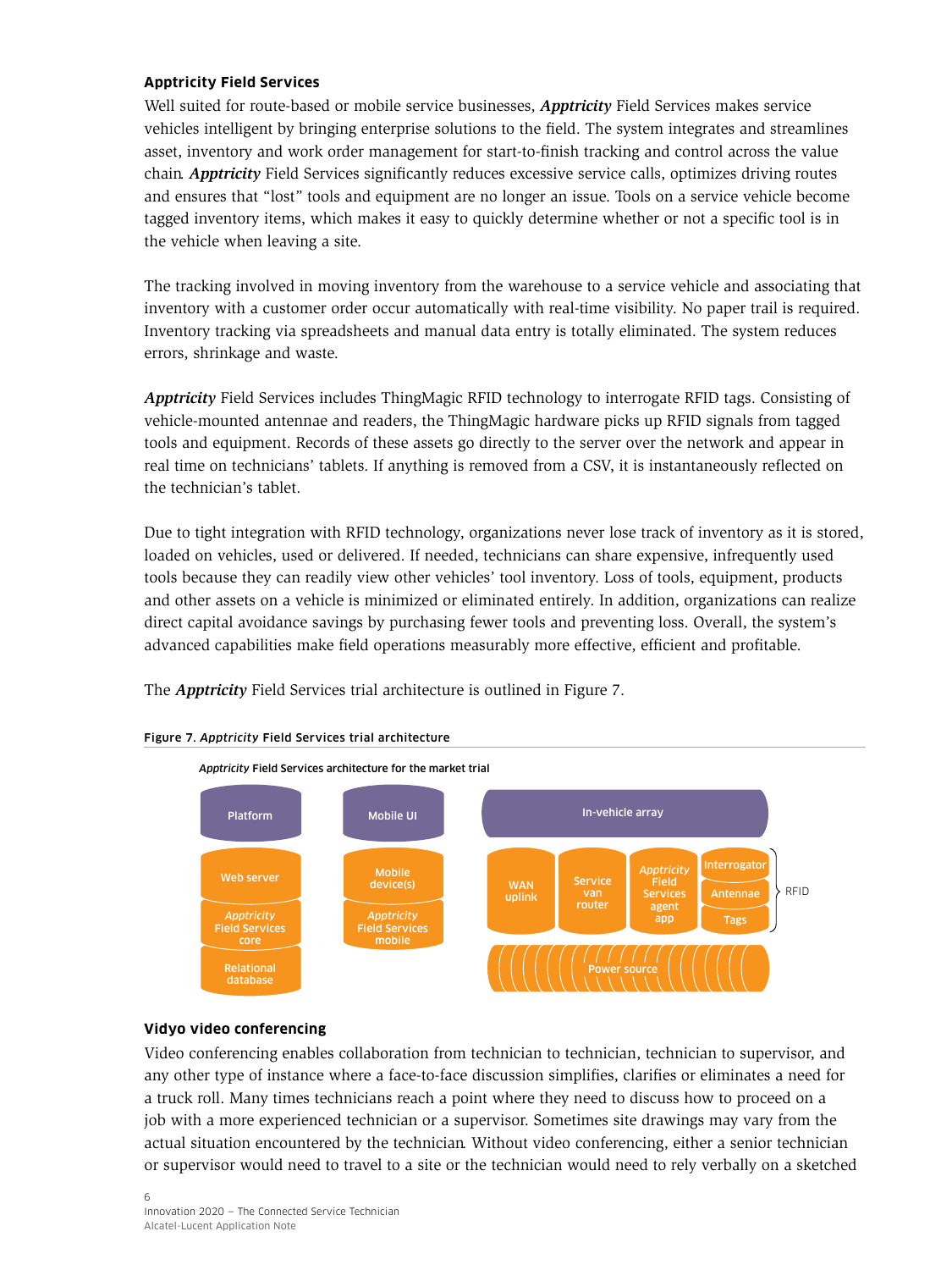<span id="page-9-0"></span>drawing to figure out how to proceed. Using the video application on the tablet, the technician can show the situation to another to make decisions. A picture (or even better, a video) is worth a thousand words, but also avoids truck rolls and mistakes that cost time.

## **Velocix Content Delivery Network (CDN)**

Installation processes can be complex, have variations, and require frequent updates. It is imperative that technicians always have the latest, most relevant information at their fingertips. This includes written materials and also videos. The case today is that they have much of the material in paper form. It is in the service vehicle but not indexed well and difficult to find quickly. No record exists tying specific training to a technician. Velocix CDN eliminates these problems by providing a centralized repository that is available via a button on their tablet. Information can be indexed and searchable, and the pain of finding documentation is eliminated, making the technician more apt to comply with documented processes, partake in training and keep skills current. Training certification can be linked with a technician so supervision knows who has taken specific training. The CDN enables a more efficient and effective overall installation process.

# High-level business benefits

The value chain and players that perform the installation process may sometimes be complex. The more complex, the more important transparency and access to real-time status become. As an example, in the case of this market trial the network provider uses third-party installers. Figure 8 shows the relationships and complexity built into the value chain that performs broadband installations under the Chorus brand. This has clear advantages in efficiency and time-to-market, but requires all players to have a common ability to share data and have real-time visibility of installation status — which can be provided by a CST solution. In this case, the benefits flow to the entire chain, but even if the relationships were simpler, the concept still provides value because even within a single company these organizational boundaries and resulting challenges exist. Figure 8 shows the business relationship of the market trial players, and how values flow between them.



Figure 8. Installation value chain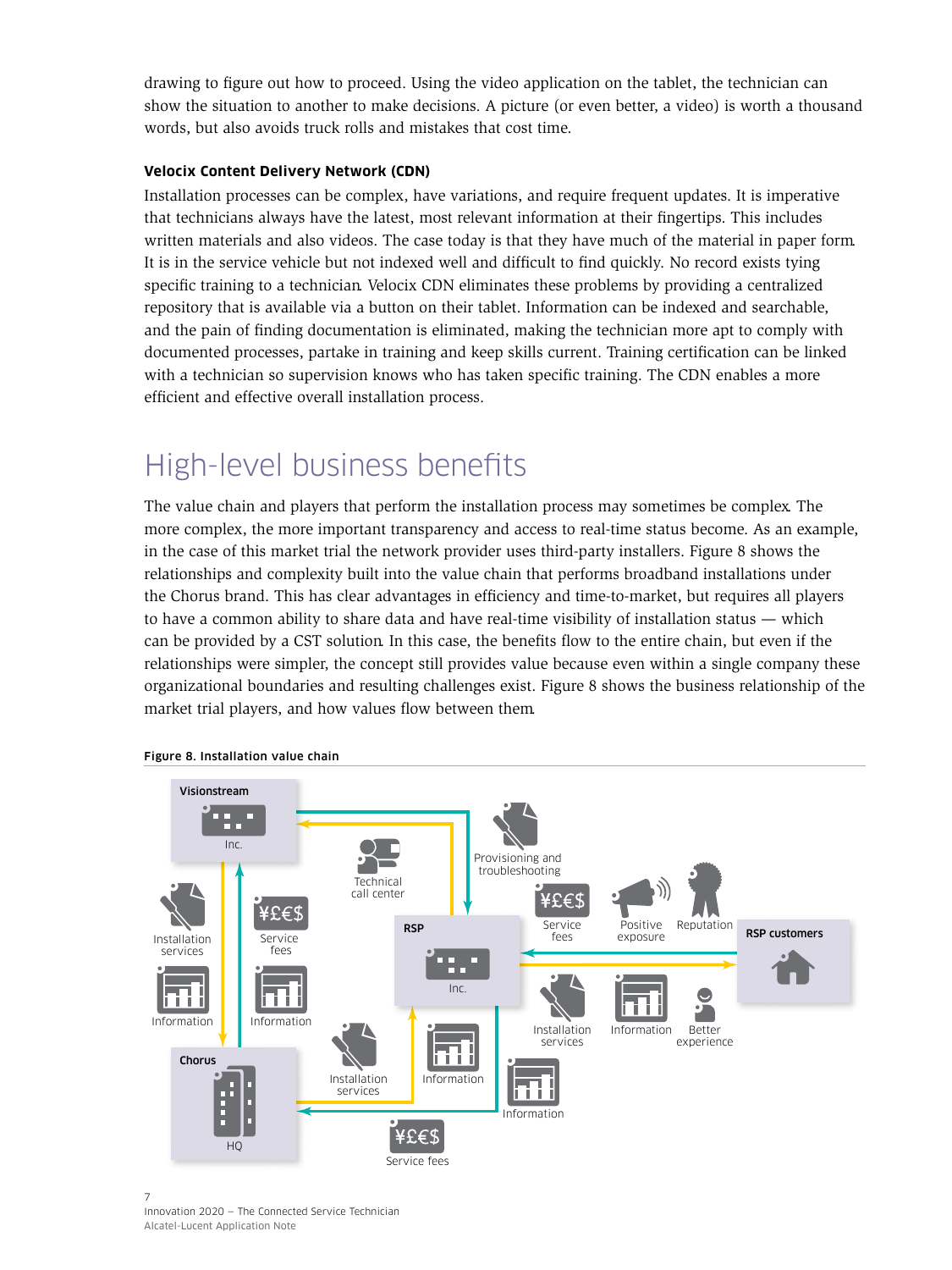Given the number of nodes and the complexity of this value chain, the business benefits of implementing this platform are many and fall into different categories, some more quantitative than others. Time savings can be measured and be readily transformed into bottom line cost savings. Other types of savings are cost avoidance and can be quantified, but do not directly impact bottom line results. Yet others fall into the category of efficiency or being able to manage operations in a more timely manner. Intuitively we understand the benefits of the softer areas but the results are difficult to measure. The benefits break down as follows.

• **Warehouse operations -** Consider the task of inventory management via written entries on paper and then transposing it into spreadsheets and then further into logistics systems becoming passively automated via barcode- and RFID-based tools. In this way the process can greatly improve real-time visibility and monitoring of such inventory. Errors are reduced and there is no delay in inventory levels being updated. As inventory to be used for installations is withdrawn from the shelves and placed on the trucks, the counts are automatically updated. No paper, no transcription, no errors. When inventory is removed from the truck it is tied to the customer location currently being processed. Visibility to equipment location is immediate. The ability to instantaneously view status enables better and more timely decisions to be made and opens the opportunity to optimize inventory levels and reduce assets tied up in excess inventory in the system.

Visibility can also be placed in the end customer's hands. A simple application accessing status information coupled with a simple user interface can allow the end user to see their installation status as it progresses. This enhances the customer experience.

• **Installation processes -** By enabling e-forms and jettisoning the need for paper documents, clutter, information loss, and delays in visibility are eliminated. Customer documentation can be signed electronically and immediately uploaded to information systems for record keeping. Billing information can be processed immediately. Managing a business process can be done much more effectively if delays in information visibility and errors are eliminated.

A major reduction in installation time is attained by moving to processes that greatly simplify installation steps, such as pressing a test button on the tablet. Not only does this translate to direct savings and the ability to accomplish more installations with the same resources, it reduces time and therefore cost demands to other organizations involved in the process. Technician call centers can utilize their call center personnel in more valuable ways. Simplification of provisioning and testing reduces installation time, eliminates delays and makes the install process more predictable with less deviation. This allows tighter arrival time windows to be provided to end customers, which is less burdensome on them and leads to a better experience.

This capability even opens up new business models that we can describe as "Wholesale Activation Services." In the case of a network wholesaler with many regional service provider (RSP) customers, the process for provisioning and testing can require the technician to interact with technical operations center personnel who are at times overloaded with calls. Technicians often wait on hold for extended periods to have RSP help center people set up circuits and test the installation. With FTC streamlining the process, the need for the RSP to man support lines could be greatly reduced. The wholesaler could potentially charge a fee for the automated service using FTC, which is a new revenue for them and a cost savings for the RSP (see Figure 9).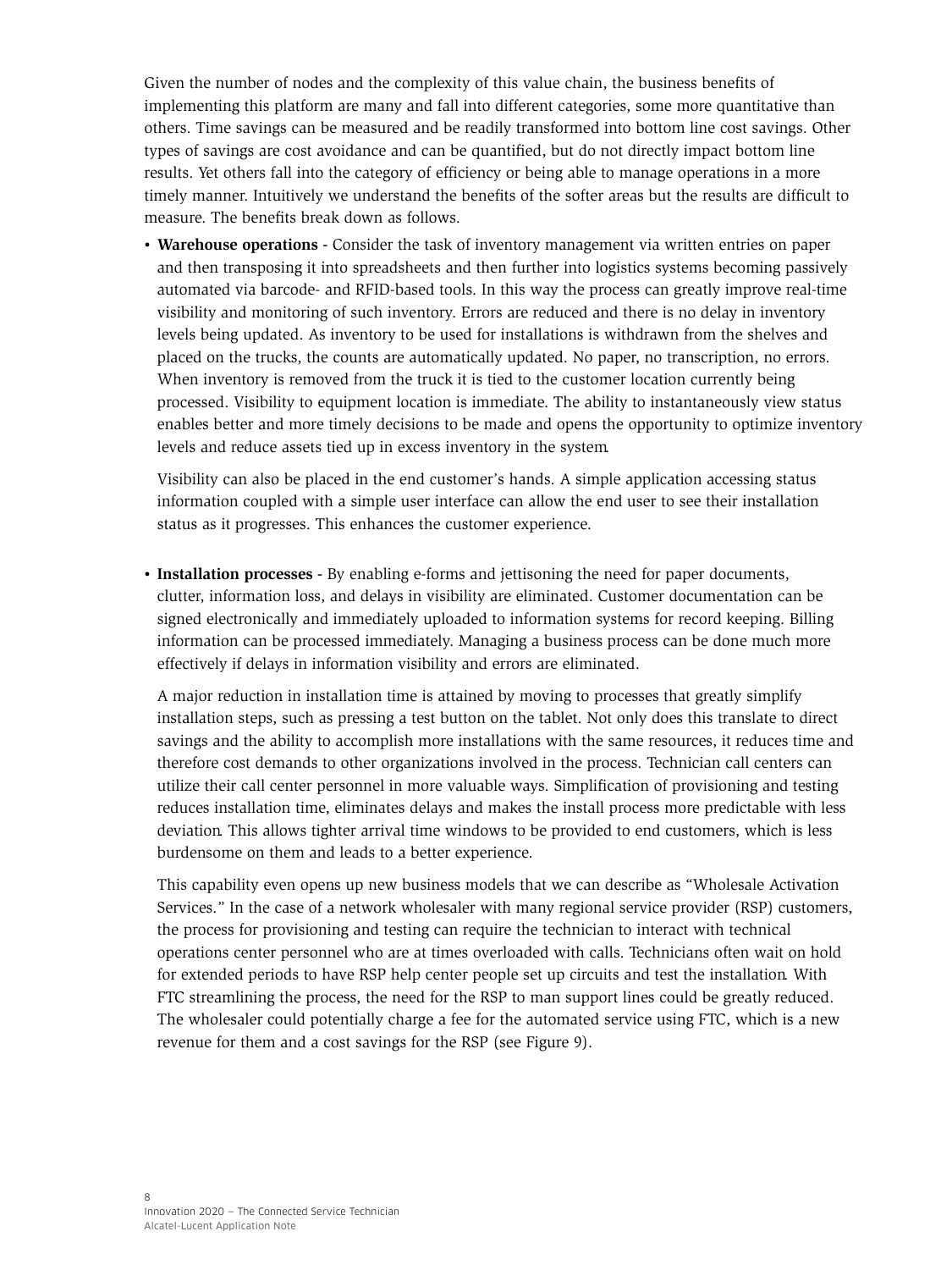

• **Device management processes -** In equipping the service vehicle and the technician to be both mobile and more connected, a number of devices and software applications are introduced into the system. These devices include the technician's tablet, the truck's LTE/Wi-Fi router, the RFID inventory hardware and potentially other devices. These devices may require firmware updates, patches, and in the case of the tablet, new applications and/or application versions. Some level of security is required too, in the event any of the devices were to be lost or stolen. Given this, it is essential to have a userfriendly platform to be able to push information to these devices and to lock or wipe them clean if necessary. UDM allows remote management of devices without the need for truck rolls to accomplish updates and changes. Updates can be sent in bulk and IT can assure that all technicians are using the latest versions of applications.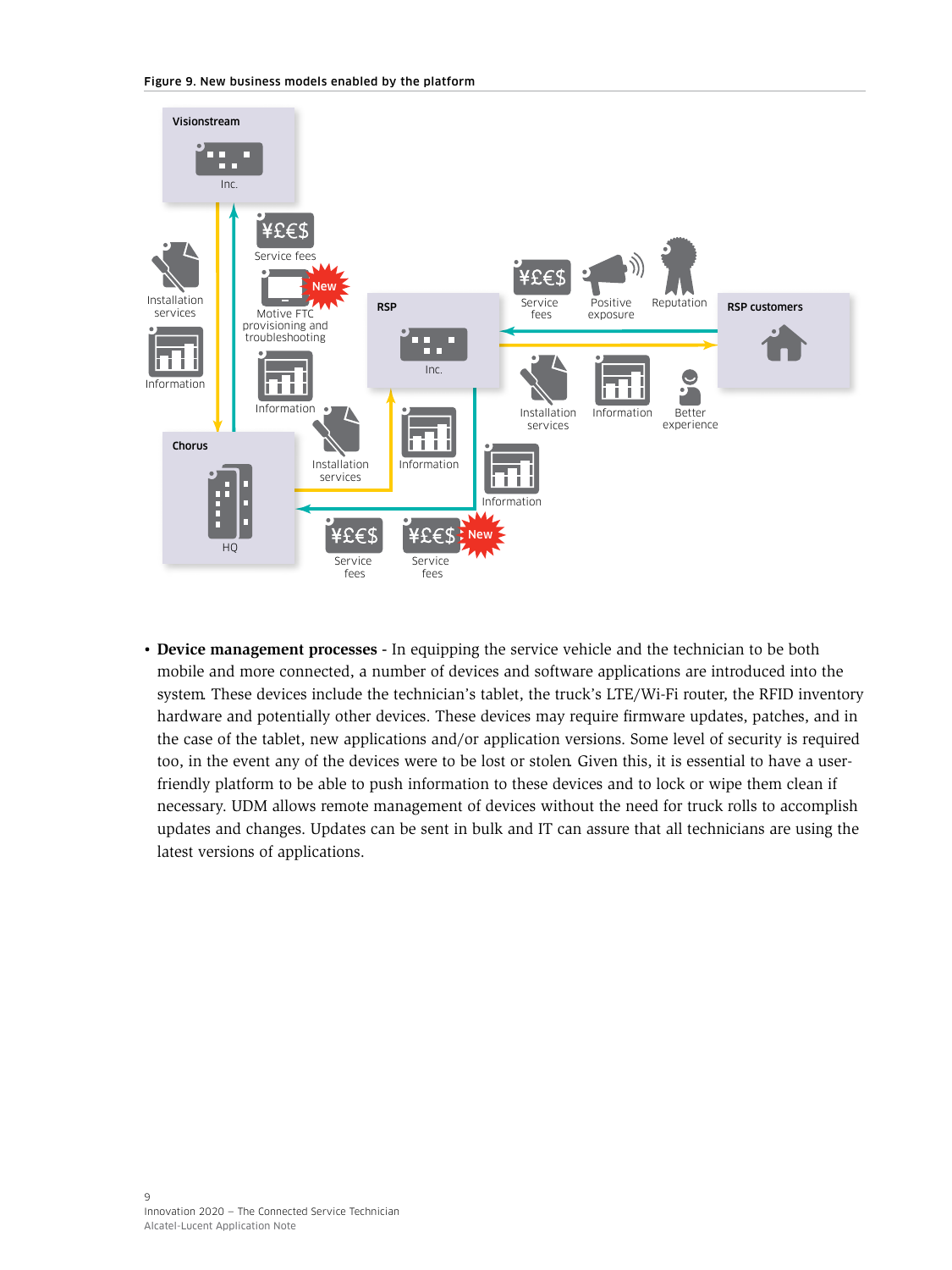# <span id="page-12-0"></span>Trial results

# SUMMARY RESULTS

- 30 percent to 40 percent of the warehouse manager's time saved via *Apptricity* Field Services to enable inventory automation and tracking
- Errors and mistakes due to use of paper and manual inventory tracking eliminated by using *Apptricity* Field Services to automate workflow
- Total installation time reduced by between one-third to one-half by using Motive Field Tech Console
- \$77 United States dollars (\$102 New Zealand dollars, 71 Euros) per update per vehicle can be avoided utilizing Motive Unified Device Manager
- Training documentation simpler to find and track using Velocix Content Management System
- Truck rolls avoided and time saved by using *Apptricity* Field Services to show field situations to remote supervisors, who can make real-time decisions and communicate them using Vidyo video communications

# Trial results - further detail

The scope of the trial was new RSP fiber broadband installations. Five service vehicles and technicians were included. The results, which include qualitative, quantitative, and anecdotal information, are discussed in the following section.

## **Inventory management**

Currently the management of inventory for the value chain delivering installations for RSP is done solely on spreadsheets. Inventory is received at the warehouse and added to the spreadsheet for that particular category (set-top boxes, gateways, optical terminations, etc.). Where applicable, serial numbers and MAC addresses are recorded for each unit. These units are then placed in the storage area. When an installation technician requires units to perform their scheduled jobs, they travel to the warehouse and fill out paper request forms. MAC addresses are entered on the form for the withdrawn material. These forms are copied and one remains with the warehouse manager; the other goes with the technician. Later, the technician will match units on the form to customer addresses where the units have been installed. At the same time as withdrawing new units, the technician turns in completed forms matching MACs, serial numbers, and customer addresses for jobs already done. The warehouse manager then enters the updates into the appropriate spreadsheets. The process is manual, updated views are delayed and outdated, and the potential for errors or lost paperwork exists.

*Apptricity* Field Services completely streamlines and automates the process described above, adding critical efficiencies. Inventory arrives at the warehouse and can simply be scanned to record inventory, serial numbers, and MAC addresses. The inventory becomes immediately visible in a central inventory database via *Apptricity* Field Services. As inventory is moved from the warehouse to a technician's truck, warehouse inventory is decremented and truck inventory is incremented. If an item is moved from one vehicle to another, *Apptricity* Field Services accounts for its location. Finally, when an item is taken off of the truck to be installed at the current customer location, the unit is associated with the address automatically.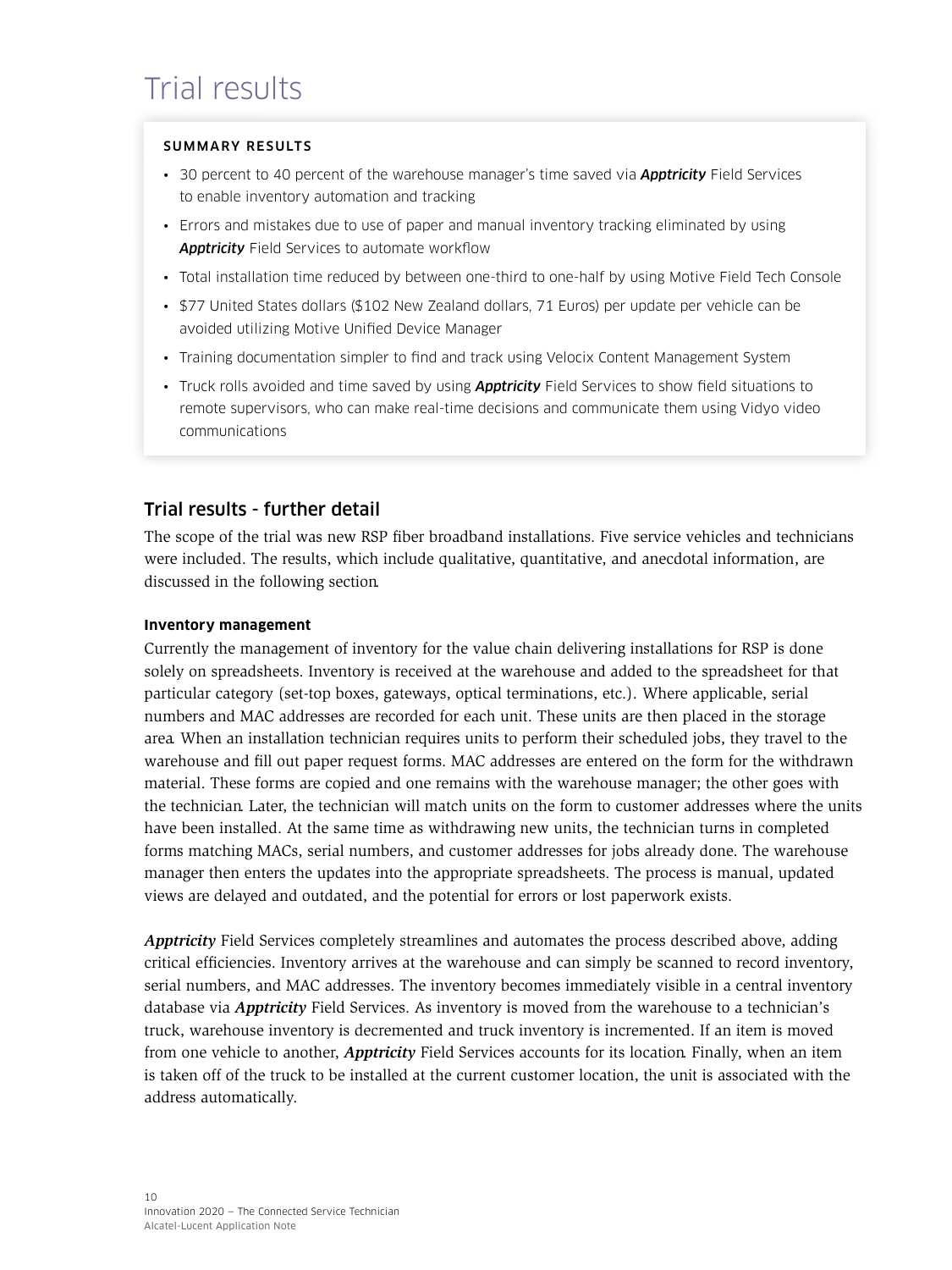It's estimated that the normal non-trial process requires **30 percent to 40 percent** of the warehouse manager's time to manage spreadsheets. This time was eliminated during the trial due to the integration of *Apptricity* Field Services workflow with ThingMagic RFID. Not only is the warehouse manager freed to perform more important duties, but the chances of errors or lost information drop to near zero. The partners in the value chain can also see the real-time status of inventory in both the warehouse and on each vehicle. Without inventory visibility, there tends to be excess inventory in the system. By reducing the system inventory, cash flow is increased because fewer assets are resting on shelves and in vehicles. Automated inventory tracking also opens up the possibility of developing an automated ordering process. When warehouse inventory reaches a certain threshold, new orders could be triggered, thus requiring even less effort by the warehouse manager.

Anecdotally, both the warehouse manager and the technicians liked using the automated system. Less paper was cited by all as a positive result. The technician's tools are tracked in the trial as well. One technician noted a recent time when he left something behind at a previous job. Time was lost back-tracking to the former job site to retrieve the tools. It took an hour of time that was unproductive. The trial inventory system would have warned the technician that the tool was not back in the vehicle before he departed.

# **Installation processes**

The biggest result of the trial was the time that can be saved utilizing Motive's FTC. The allocated time for a new fiber broadband installation is 4 hours. Of that time, **35 percent to 58 percent** can be due to five required provisioning or test steps, two of which can require calls into a technical service center. FTC eliminates manual steps that require turning off a device, connecting a test device, maybe connecting a laptop to download test software, powering back on, and acquiring test results. The same steps performed using the FTC require 5 minutes in total at the most. Thus, total installation time can be reduced somewhere between **one-third and one-half** the time of the non-trial process. This not only reduces time and cost, but enables installers to be able to do more per day. The time also becomes more consistent, which makes predicting when they'll arrive at the next job more accurate.

In 2014, Chorus handled nearly **42,000** of such installations. Applying the most conservative time-saving metric, about **58,000** hours could have been saved in 2014. This time could be used for additional new installations, repair operations, or a focus on utilizing only the top-performing installation technicians.

*Apptricity* Field Services also brings some value to the installation process by enabling automated text or email customer notification. Instead of requiring a phone call to the next customer to provide an estimate of when the installer will arrive, *Apptricity* Field Services can send it automatically. A web or mobile device-tracking application can also permit the customer to track progress on their own via *Apptricity* Field Services data access. This can save roughly 10 minutes for each installation and is likely to enhance the end user's experience also.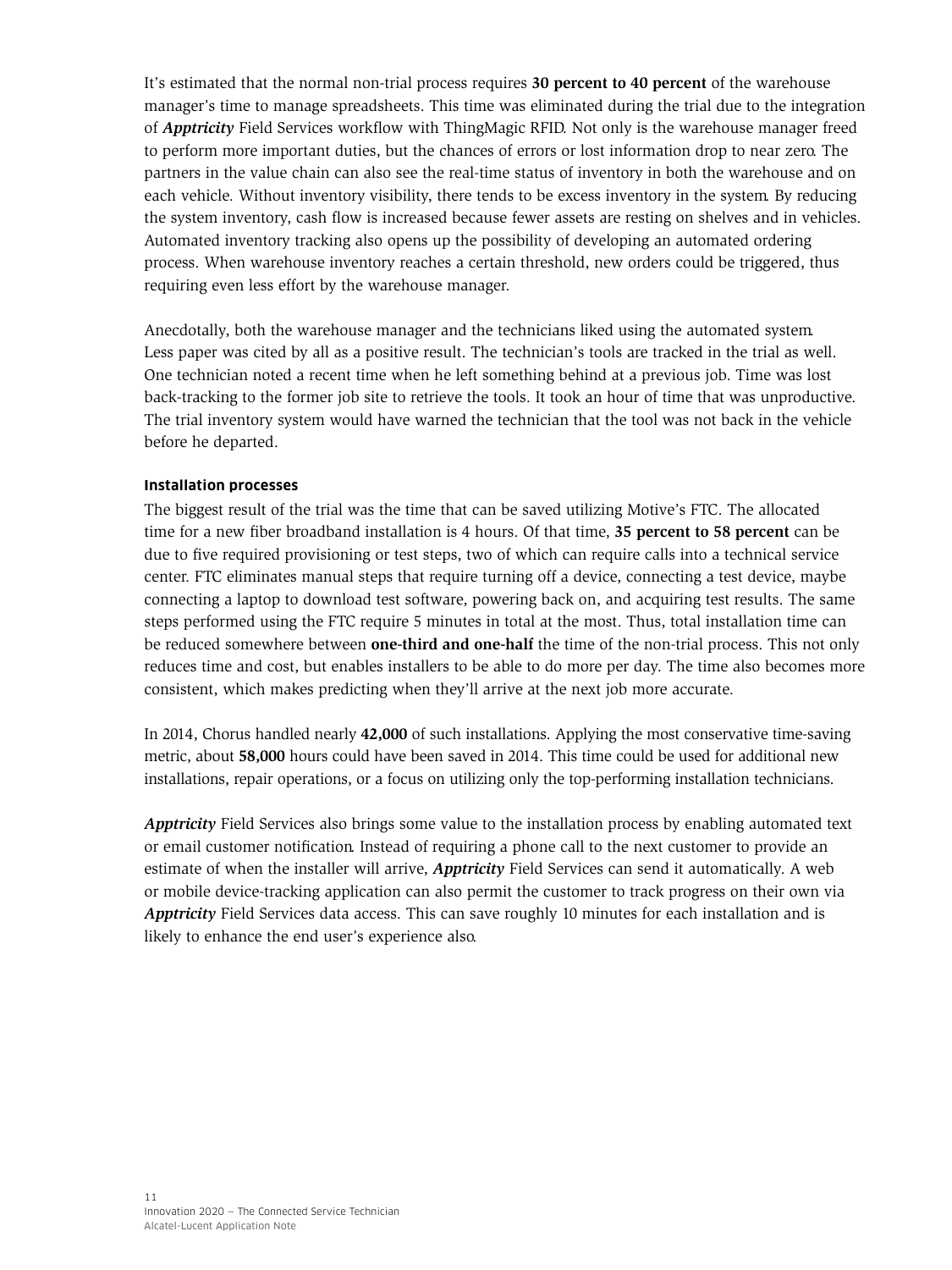## Device and firmware management processes

This results category is a bit different from others because there is no current process. Perhaps the key result of the trial is in demonstrating that new devices and applications can be introduced that open up new capabilities, but can be managed in a way so as not to create new workflows that are burdens in themselves.

Since the service vehicle is mobile, and the technician mobile from the vehicle, a platform is needed to be able to manage the devices from distant locations. If trucks rolls into a depot or out to the field are required to install, troubleshoot and maintain devices, then the solution is creating new problems. With UDM, this situation can be avoided because devices can be managed easily. Assuming an average truck roll for software updates to be 20 miles round trip, and the total time for travel and performing updates is 1.5 hours, the cost to perform an update is estimated to be about **77 United States dollars (102 New Zealand dollars, 71 Euros)**<sup>1</sup> per truck per update<sup>2</sup>.

In preparing for the trial, before UDM was implemented, loading applications and managing the trial devices was a considerable task. Someone needed to drive to the location of the service vehicle to make changes and updates. With UDM fully functional once the trial began, the problem was eliminated. Updates could be pushed out to all devices simultaneously. For the trial, only four applications were loaded, so in steady state only limited changes were required. However, if the platform were implemented across Chorus, there would be more applications and likely different technicians would need different applications and on different devices. This would be very difficult to manage for a large fleet. UDM made the task simple. As a practical matter, UDM is a critical enabler to achieve the cost savings of the CST/CSV. We estimate that for software updates alone, UDM can enable over **919 United States dollars (1200 New Zealand dollars, 851 Euros)<sup>2</sup> per year per service vehicle<sup>1</sup> to be avoided** because truck rolls are not required to perform the updates. Although no tablets were lost during the trial, the ability to lock or wipe them of their data if a loss did occur greatly reduces the risk of a device falling into the wrong hands and being misused.

1

#### ESTIMATES ARE MADE USING THE FOLLOWING ASSUMPTIONS AND INFORMATION:

- Average cost per mile to operate a commercial vehicle in the United States: \$1.71 (2012, American Transportation Research Institute)
- Software application update frequency: Every 30 days (for the top 25 iOS apps, Sensor Tower blog, 4/15/2014)
- Average IT support salary, United States, annual: \$45,211 (Payscale.com)
- Assumptions: (average truck roll = 20 miles RT, travel and update time = 1.5 hours, IT benefits =  $30\%$  of salary)

<sup>2</sup> Based upon 20 March 2015 conversion rates, 1 New Zealand dollar = 0.75 United States dollar, 1 Euro = 1.08 United States dollars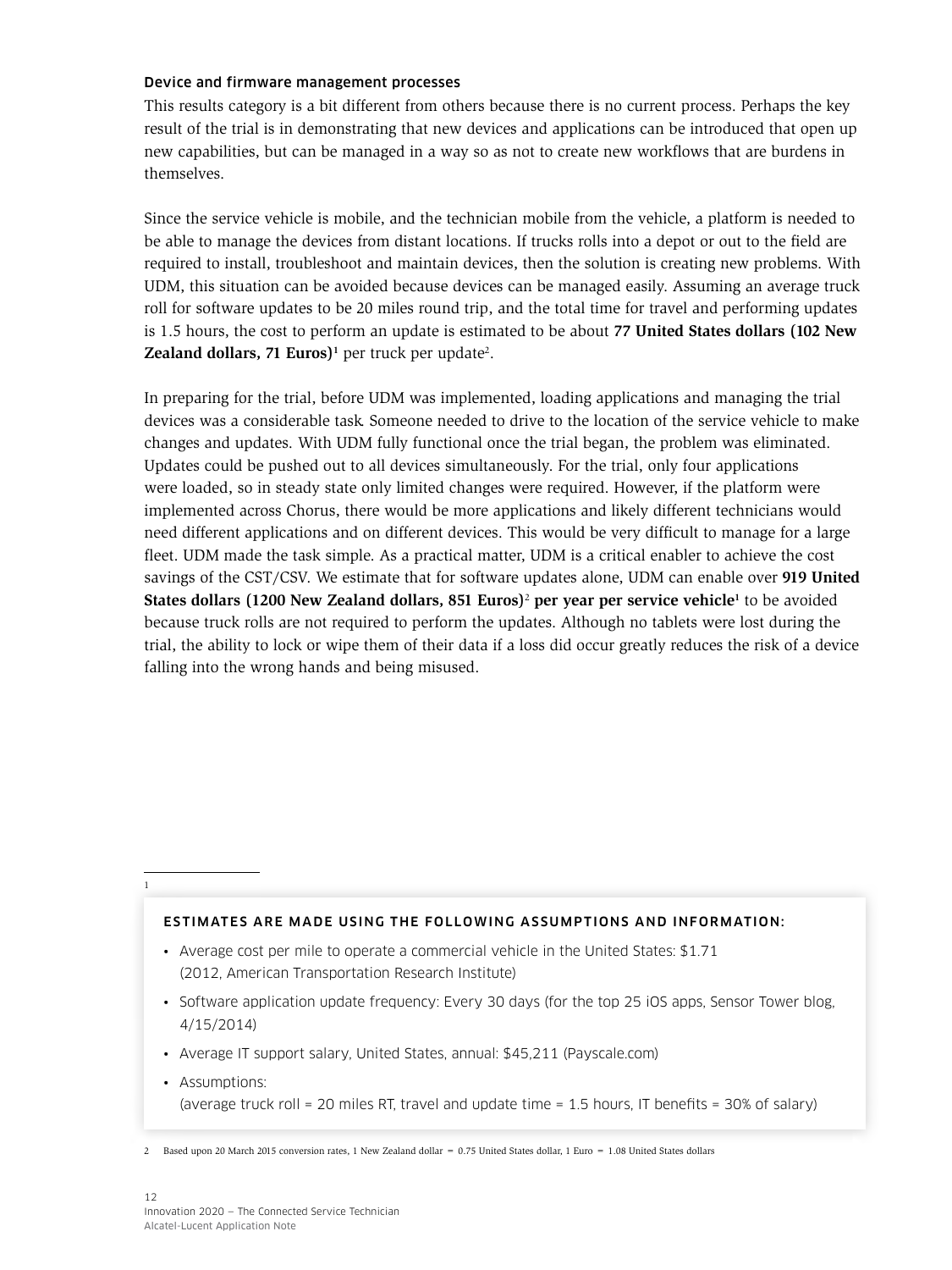## <span id="page-15-0"></span>Video capability

The technicians really liked having video capability. One comment received from a trial technician was about using video when there is an issue on a job site. When a problem is encountered, without video capability, they would verbally describe the problem to a supervisor, try to sketch it and send it via email, or maybe take a picture of it and send a picture message. Often the result was a need for a supervisor to travel to the site to view the issue firsthand. Video capability eliminates that need. As the technician stated: "A picture is worth a thousand words." It was suggested that a Skype-like service could offer the same result. However, the video application integrated into the platform is private and secure, and can be integrated to the work order process. Technicians like to be able to document what a work site looked like prior to them starting the installation. They can also document what the site looked like when they are finished their work.

# Training and support material content management

Anecdotes from the technicians indicate that they also like having a content management system behind their training and instructional materials. Instead of being handed paper copies of guidelines and engineering updates, these documents can be accessed via application loaded on the tablet. This eliminates storing paper in their vehicle, and more importantly, allows them a way to find exactly what they need by searching a database. Currently they can access copies on a shared drive, but they are flat, not categorized, and there are too many to look through. Besides the benefit to the technician in the field, the training process can be better managed and documented. Training can be pushed out to the field with no truck-roll needed, and credited to an installer as the training is completed. Currently, once a month, technicians travel to a depot for a meeting to hear about new processes. They are handed paper documents and management of the process ends at that point. By tracking and linking training to the technician, the opportunity to certify technicians for specific skills is opened.

# Conclusion

In the two month market trial ending February 2015, Chorus, Alcatel-Lucent, Apptricity, and VisionStream, along with Netcomm Wireless, ThingMagic and Vidyo, made the installation of broadband to residences simpler, more efficient, and less costly via a Connected Service Vehicle (CSV). The positive results were both quantitative and qualitative. The enabling platforms could provide similar benefits to any enterprise that has a fleet of field service vehicles manned by technicians performing installation and service of complex products or systems, and may be extended even further.

As technology continues to evolve, and we look beyond 2015 toward the networks and business models of 2020, services will continue to get closer to customers and care and support will need to get closer, more personalized and [greener](http://www.greenfleetmagazine.com/article/story/2014/04/tk-grn.aspx ) as well. The role of the CSV and connected technicians will prove to be an even more important component as enterprises look to provide greater value to their customers and create their advantage in the marketplace.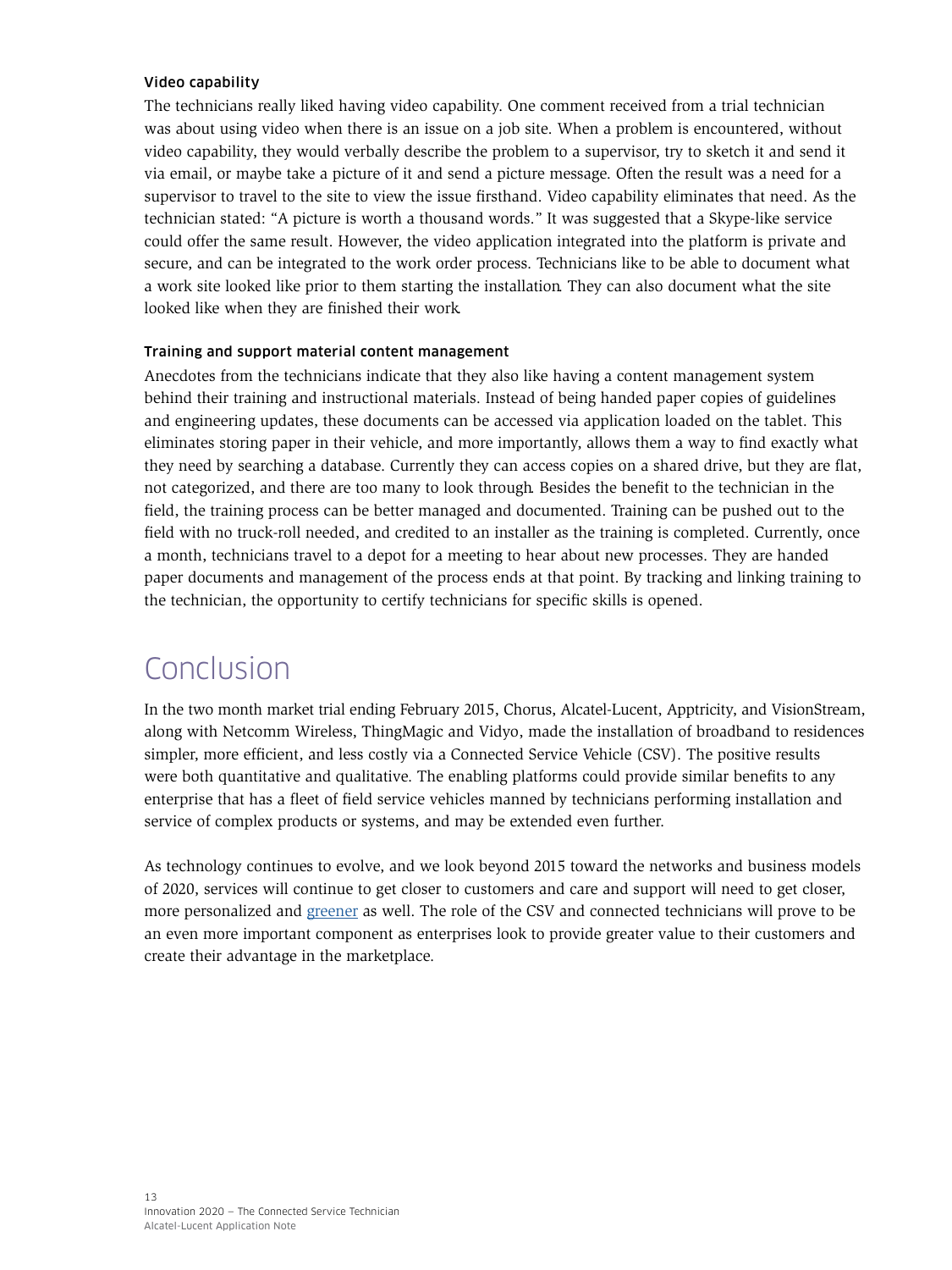# <span id="page-16-0"></span>Acronyms

- CDN Content Delivery Network
- CST Connected Service Technician
- CSV Connected Service Vehicle
- FTC Field Tech Console
- LTE Long Term Evolution
- MAC media access control
- NA-C Network Analyzer Copper
- NA-F Network Analyzer Fiber
- RFID radio frequency identification
- ROI return on investment
- RSP regional service provider
- UDM Unified Device Manager